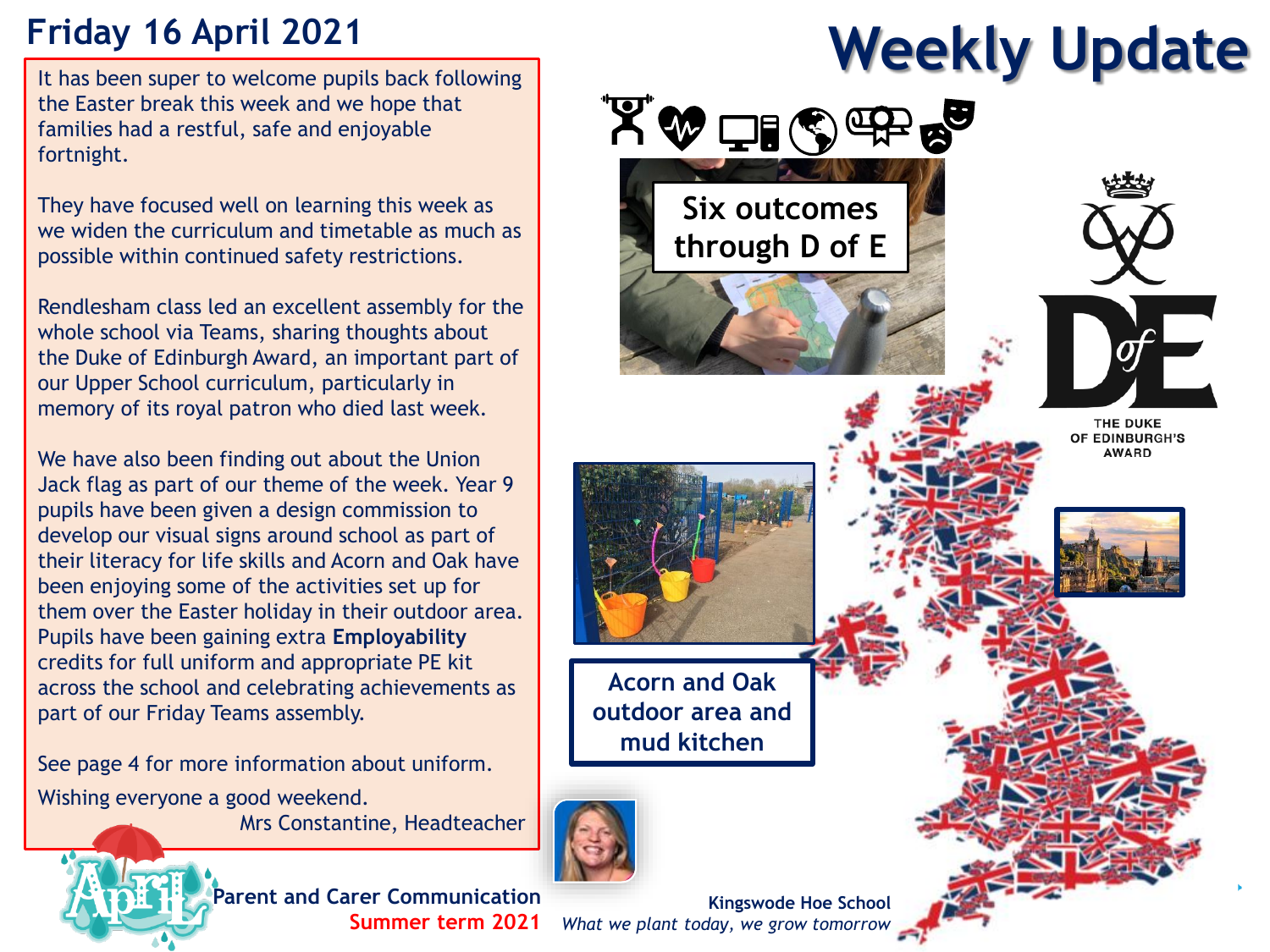# **DID YOU KNOW…?**

The Union Flag, also known as the Union Jack, is the flag of the United Kingdom of Great Britain and Northern Ireland. It comprises of three flags - England, Scotland, and St Patrick, (representing Ireland)

After Queen Elizabeth I of England died in 1603, King James VI of Scotland inherited the English throne and became King James I of England. It was a Union of the Crowns, but not yet of the nations. Each country still kept their own parliaments and national flags - the red St George's cross and the white St Andrew's cross.





| <b>English flag</b> |  |
|---------------------|--|
|                     |  |

On 20 October 1604 James I proclaimed a new title for himself as '**King of Great Britain**'.

On 12 April **1606**, the National Flags of Scotland and England were united for use at sea, thus making the first Union 'Jack'. However, the old flags of England and Scotland continued to be used by their respective countries on land. A royal decree declared that the ships of the Kingdom of Great Britain "*shall bear on their maintops the red cross, commonly called St. George's cross, and the white cross, commonly called St. Andrew's cross*."

[Information on the Union Flag for kids](http://www.projectbritain.com/calendar/April/unionflag.html)  (projectbritain.com)

## The Duke of Edinburgh was…

- Son of Prince Andrew of Greece and Denmark and Princess Alice of Battenberg
- Married to Queen Elizabeth II for 73 years
- Great-great grandchild of Queen Victoria
- In active service in the Royal Navy throughout World War II

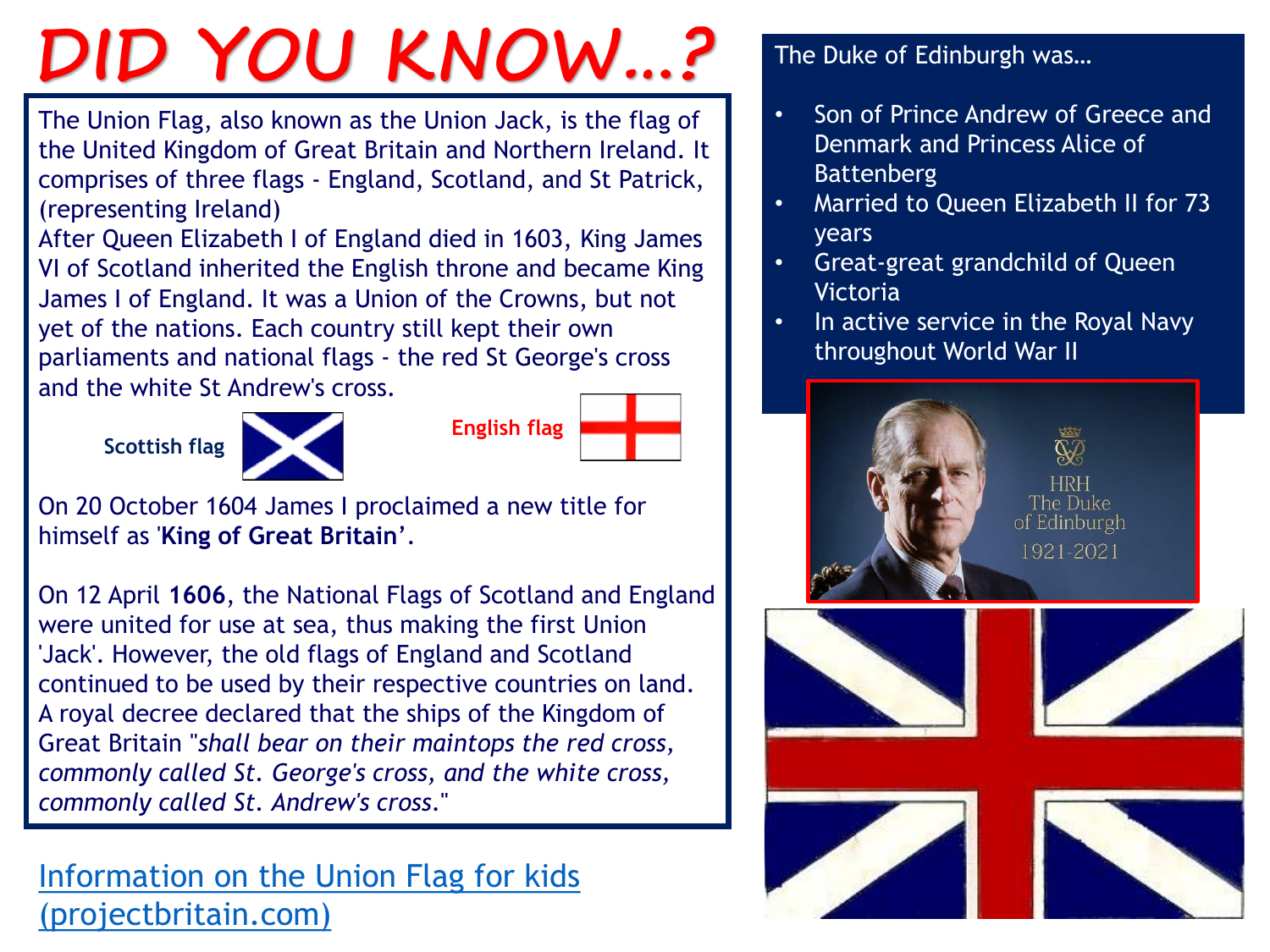

**KS4 PE**



This week Key Stage 4 pupils have been making the most of our freshly painted Sports Field.

We have practised using the javelin, running 100 metres and passing the baton in relay races.

Improving health, well-being and sports skills in PE

We have also made use of the rounders pitch, having a game of rounders and softball.



**Parent and Carer Communication Summer term 2021**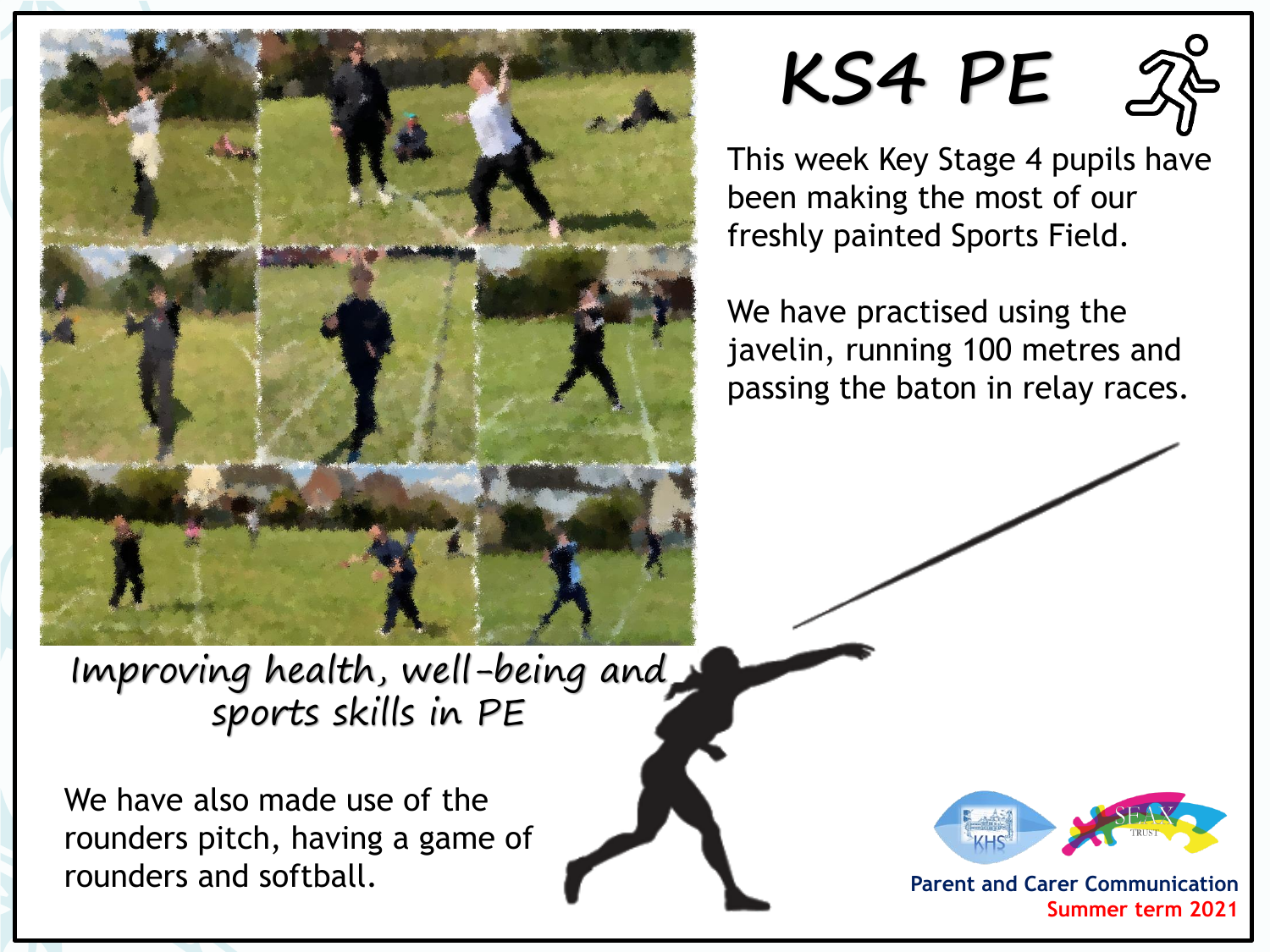# **EMPLOYABILITY: Uniform**



With the start of the new term, we wanted to remind you of expectations in regards to uniform at school. Whilst we understand that with classroom windows open pupils sometimes need extra layers due to Covid-19, dressing smartly and appropriately for school is an important Employability skill so we have been encouraging pupils to do this as the weather improves and we settle back into our timetable this week. We understand that it may have been difficult to source uniform as pupils have grown over the last year, but most major supermarkets now have appropriate school clothing in stock.

All pupils should arrive at school appropriately dressed, according to the school uniform policy. There is information and relevant links for uniform on our website :<https://www.kingswodehoe.com/uniform>

On P.E. days or other specific outdoor activities such as Forest School they should come dressed appropriately. If for any reason pupils cannot come in school uniform, this should be discussed with the school in advance, as the school may be able to offer an alternative. We do have some items of uniform that have been donated to the school by past pupils so please get in touch if you need help with this.

Please support us with this by reinforcing our expectations at home and helping pupils develop independence with their clothing wherever possible so they understand the importance of being well presented, keeping hoods down indoors and having the right footwear to keep safe.

We are sure you understand the importance of making sure all pupils wear the appropriate clothing in a school environment and thank you for your support with this. If you have any queries please contact the school office in the usual way.

There are some exceptional circumstances when parents or carers can apply for small grants to help with uniform costs but please be aware this has very strict criteria: <https://www.essex.gov.uk/grants-in-exceptional-circumstances>